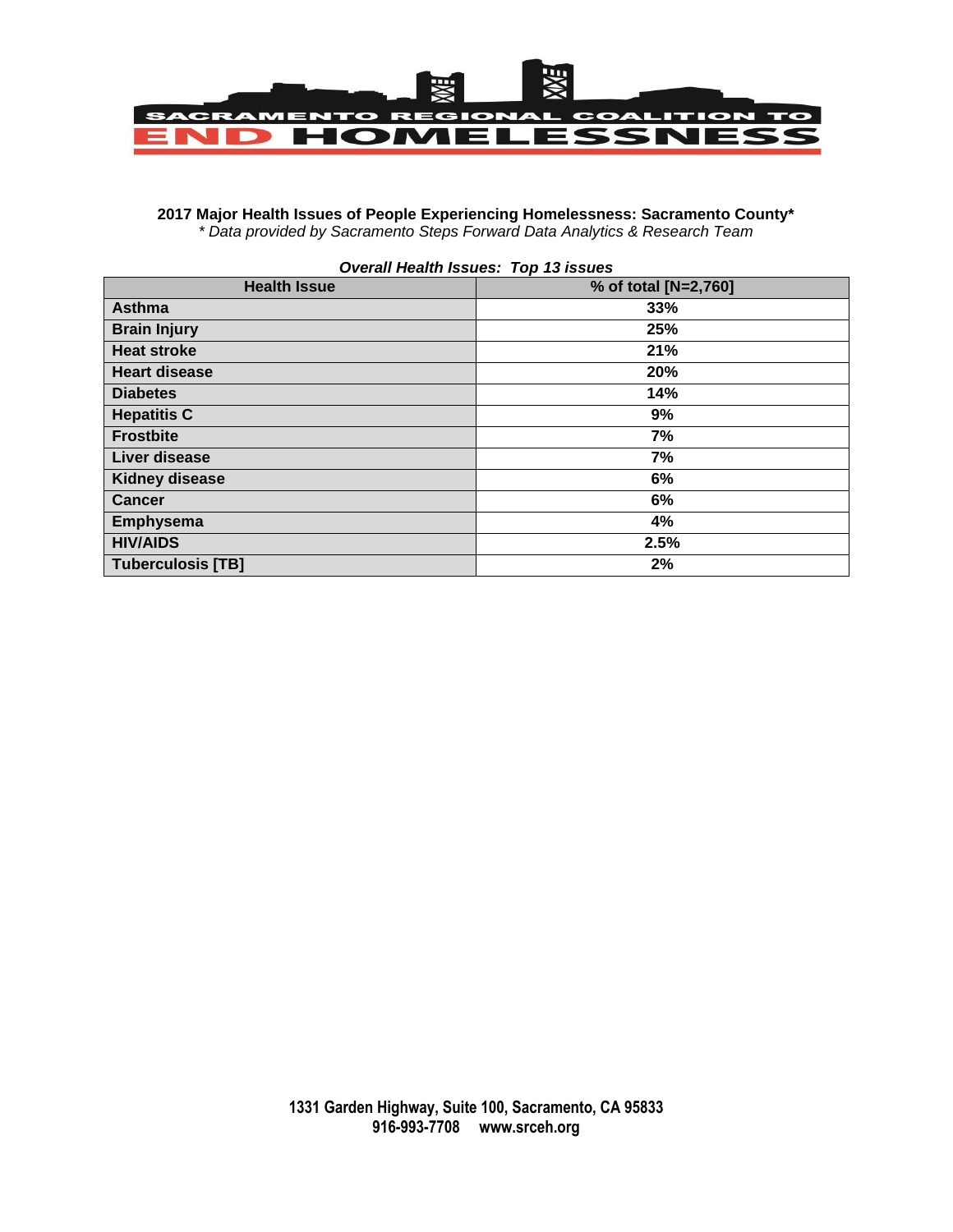| <b>Health Issue</b>      | <b>Overall:</b><br>$[N=2,760]$ | under<br>ೲ<br>25 | 25-35 | 36-45 | 46-55 | 56-65 | 65+   |
|--------------------------|--------------------------------|------------------|-------|-------|-------|-------|-------|
| <b>Asthma</b>            | 33%                            | 38.2%            | 36.5% | 33.3% | 38%   | 28.4% | 25%   |
| <b>Brain Injury</b>      | 25%                            | 12.9%            | 21.2% | 26.6% | 32.1% | 30.2% | 26.1% |
| <b>Heat stroke</b>       | 21%                            | 9.8%             | 18.2% | 17.5% | 26.2% | 30.2% | 34.5% |
| <b>Heart disease</b>     | 20%                            | 11.1%            | 14.3% | 16.3% | 27.8% | 28.7% | 38.1% |
| <b>Diabetes</b>          | 14%                            | 8.5%             | 10.2% | 10.8% | 19.1% | 21.8% | 22.6% |
| <b>Hepatitis C</b>       | 4.2%                           | 4.2%             | 4.5%  | 7.6%  | 12.5% | 17.9% | 10.8% |
| <b>Frostbite</b>         | 7%                             | 2.7%             | 3.5%  | 5.3%  | 11%   | 14.3% | 13.1% |
| Liver disease            | 7%                             | 4.2%             | 4%    | 4.8%  | 9.6%  | 11.4% | 8.3%  |
| <b>Kidney disease</b>    | 6%                             | 1.9%             | 4.3%  | 6%    | 8.2%  | 9.6%  | 13.1% |
| <b>Cancer</b>            | 6%                             | 3.5%             | 4.3%  | 4.8%  | 5.9%  | 9.9%  | 17.9% |
| <b>Emphysema</b>         | 4%                             | 1%               | 1.4%  | 2.9%  | 6.6%  | 10.8% | 13.1% |
| <b>HIV/AIDS</b>          | 2.5%                           | 1.3%             | 2.3%  | 2.2%  | 3.9%  | 2.7%  | 2.4%  |
| <b>Tuberculosis [TB]</b> | 2%                             | 1.3%             | 1.4%  | 2.4%  | 2.5%  | 3%    | 7.1%  |

*2017 Major Homeless Health Issues by Age*

*2017 Major Homeless Health Issues by Ethnicity*

| <b>Health Issue</b>         | <b>Overall:</b><br>$[N=2,760]$ | Asian | <b>Black</b> | Hispanic | <b>Multi-race</b> | American<br>Native | Hawaiian<br>Native | White |
|-----------------------------|--------------------------------|-------|--------------|----------|-------------------|--------------------|--------------------|-------|
| <b>Asthma</b>               | 33%                            | 37.5% | 36.6%        | 33.5%    | 36.2%             | 36.9%              | 29.9%              | 33.5% |
| <b>Brain Injury</b>         | 25%                            | 14.6% | 18.9%        | 24.9%    | 25.8%             | 40.5%              | 15.6%              | 28.9% |
| <b>Heat stroke</b>          | 21%                            | 17.5% | 15.3%        | 19.7%    | 23.9%             | 26.3%              | 20%                | 24.3% |
| <b>Heart disease</b>        | 20%                            | 17.5% | 19.4%        | 15%      | 18.2%             | 27.7%              | 20%                | 20%   |
| <b>Diabetes</b>             | 14%                            | 15%   | 14.6%        | 14.3%    | 19.6%             | 21.1%              | 5%                 | 12.3% |
| <b>Hepatitis C</b>          | 9%                             | 5%    | 6%           | 8.6%     | 5.8%              | 10.5%              | 5%                 | 8.6%  |
| <b>Frostbite</b>            | 7%                             | 10%   | 5%           | 5.1%     | 7.5%              | 10.5%              | 7.5%               | 8.8%  |
| Liver disease               | 7%                             | 7.5%  | 4.5%         | 7.1%     | 3.6%              | 9.2%               | 2.5%               | 9.1%  |
| <b>Kidney disease</b>       | 6%                             | 2.5%  | 5.4%         | 5.9%     | 5.8%              | 7.9%               | 5%                 | 6.9%  |
| <b>Cancer</b>               | 6%                             | 7.5%  | 4.8%         | 6.2%     | 6.5%              | 6.6%               | 5%                 | 6.5%  |
| <b>Emphysema</b>            | 4%                             | 2.5%  | 3.4%         | 2%       | 5%                | 4%                 | 5%                 | 5.2%  |
| <b>HIV/AIDS</b>             | 2.5%                           | 2.5%  | 2.6%         | 2.7%     | 2.9%              | $0\%$              | 5%                 | 2.6%  |
| <b>Tuberculosis</b><br>[TB] | 2%                             | 2.5%  | 2.4%         | 2.5%     | 3.6%              | 2.6%               | $0\%$              | 2%    |